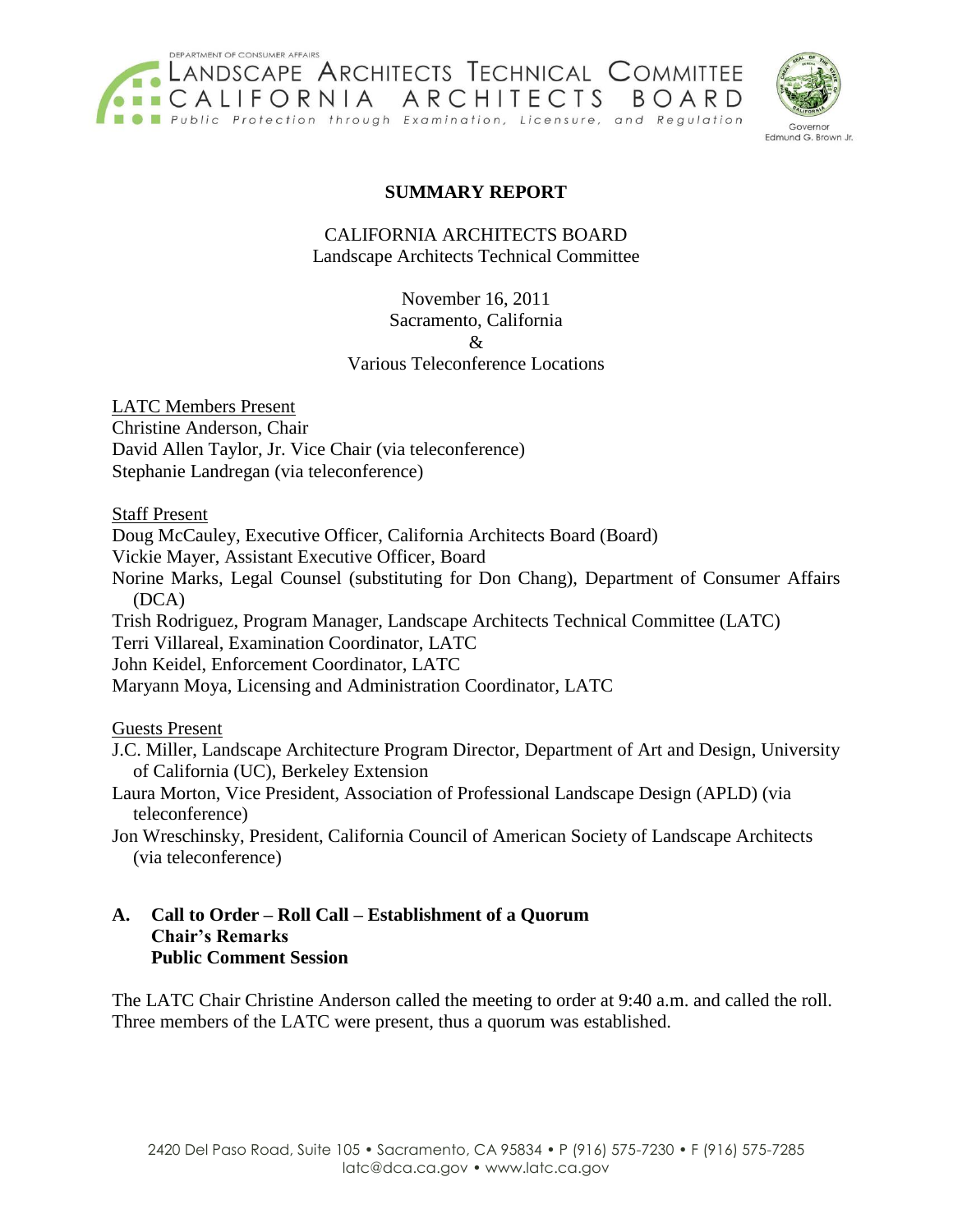# **B. Approve July 19, 2011 LATC Meeting Summary Report**

Stephanie Landregan noted a correction needed for the Summary Report for the July 19, 2011, LATC meeting. She noted Agenda Item G, Report on Council of Landscape Architectural Registration Boards (CLARB), should read exam sections "C and E" will be transferred to a computerized format instead of exam sections "B and D" will be transferred to a computerized format.

Laura Morton suggested a correction in the summary report under the "Guests Present" section to show Pamela Berstler as the Legislative Chair, California Chapter, Association of Professional Landscape Design.

**David Taylor moved to approve the July 19, 2011, LATC Meeting Summary Report with noted edits.**

**Stephanie Landregan seconded the motion.**

**The motion carried 3-0.**

#### **C. Program Manager's Report**

Trish Rodriguez presented the Program Manager's Report. She stated the Committee had three staff vacancies from March 2011 to May 2011. She explained the Special Projects Coordinator position is vacant, and recruitment efforts will be focused on filling the position as soon as possible. She stated the Student Assistant position was vacated on September 15, 2011, and the workload of the position has been absorbed by staff. Ms. Rodriguez also noted that two LATC member positions remain vacant, to be appointed by the Governor.

Ms. Rodriguez reminded the Committee of Debbie Balaam's presentation on the DCA BreEZe project at the last LATC meeting. She explained DCA recently executed a contract to implement the BreEZe system with Accenture. Ms. Rodriguez advised that DCA's Office of Information Services has also implemented a freeze on legacy system modifications and workaround database systems due to their potential impact on BreEZe.

Ms. Rodriguez provided an update on the Student Outreach Program. She explained landscape architect Jon Wreschinsky gave an outreach presentation for the LATC on October 26, 2011, at MiraCosta Community College. Ms. Rodriguez added that five schools in the regional area were invited to attend and approximately 22 students attended. She provided that a student outreach survey was conducted and a summary of the survey results was included in the meeting packet.

Ms. Rodriguez discussed the regulatory changes for California Code of Regulations (CCR) sections 2615, Form of Examination; and 2620, Education and Training Credits. She stated the rulemaking package was delivered to the DCA Legal Office on November 14, 2011. She also stated CCR section 2620.5, Requirements for Approved Extension Certificate Program would be discussed later in the meeting. Ms. Rodriguez explained that the proposed language to amend CCR section 2620.5 was previously approved by the Board in December 2010 and needs to be noticed with the Office of Administrative Law (OAL). She stated that she anticipated the package would be noticed and submitted to DCA's Legal Office in the next couple of weeks.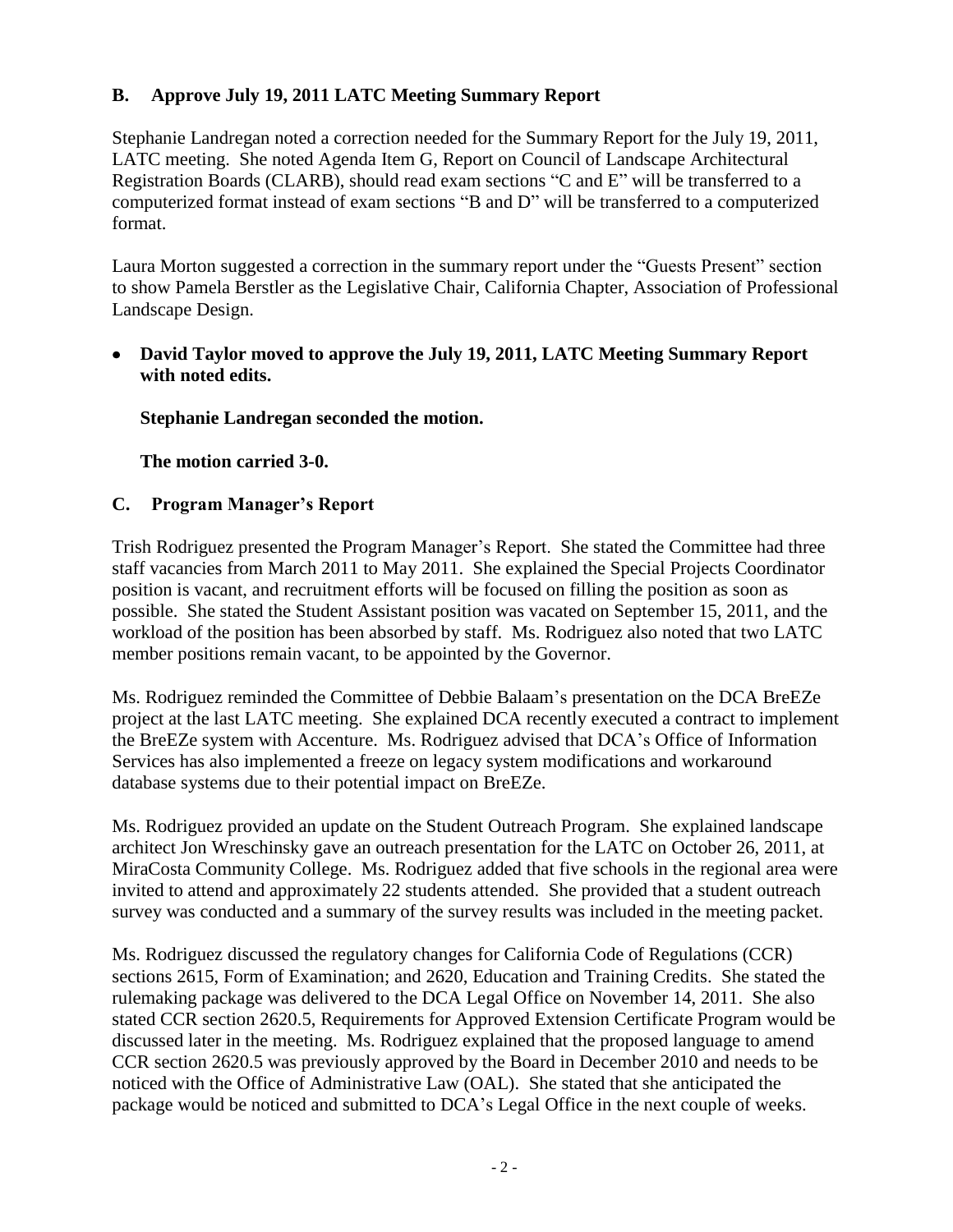Ms. Rodriguez advised that her two top priorities are filling staff vacancies and completing the regulatory package for CCR section 2620.5. She noted that the CCR section 2614 rulemaking package would be presented to the Committee to make a recommendation for Board approval later in the meeting. Ms. Rodriguez commented that the 2011/12 Strategic Plan has been posted to the LATC website as well as the upcoming LARE dates and transition information.

Ms. Rodriguez stated the LATC enforcement caseload statistics have been updated and the number of pending complaints has decreased 46% since September 2010.

Ms. Landregan asked when the regulatory changes to CCR section 2615 would become effective, now that the final rulemaking package is at the legal office. Ms. Rodriguez responded that the regulatory package is not at the OAL because it is still undergoing review and approval. She advised that the package is being expedited through the appropriate channels in order to meet the February 25, 2012 deadline. She noted the regulatory changes could go into effect in May 2012, if approved.

Ms. Landregan asked if an extension should be requested for the schools to provide an annual report. Ms. Anderson advised that we could not mandate an annual review if the regulatory changes have not become effective, and that we could only suggest that an annual review be provided by each extension program.

Ms. Anderson thanked Mr. Wreschinsky for providing the outreach presentation at MiraCosta Community College. She noted the information may have been useful to the participants earlier in their school careers. Doug McCauley suggested the LATC emulate the Board's practice by sending a communiqué to the schools each year in the Fall with a reminder about pathways to licensure. He also suggested sending a follow-up communiqué to the schools in April with another reminder about pathways to licensure.

Ms. Landregan requested that a breakdown of the number of students from each of the schools who attended the outreach program be included in future surveys. Mr. Wreschinsky noted that most of the students in attendance were from MiraCosta Community College. He stated there were three individuals who attended the presentation that may have been landscape designers who had questions regarding license requirements.

#### **D. Update on Sunset Review Report – Senate Bill 543**

Mr. McCauley shared that the Sunset Review process is complete. He noted Senate Bill 543 was signed by Governor Brown and becomes law on January 1, 2012. He advised that no issues were presented in the Senate Business, Professions and Economic Development Committee's final report for the LATC. Mr. McCauley further explained that one issue the LATC had to explain was regarding exam scores. He stated there were times when California's Landscape Architect Registration Examination (LARE) scores were lower than the rest of the nation; conversely, there were times when the scores were higher than the rest of the nation. Mr. McCauley explained that lower pass rates in California are due to California having greater flexibility in eligibility standards and multiple pathways into the profession than other states, which might result in scores that perform differently than the rest of country. He stated the Senate Business, Professions and Economic Development Committee was receptive to this response. Mr. McCauley explained the organizational structure model that the Board and the LATC developed for regulating their two professions is a model that other boards consider, as do other states. He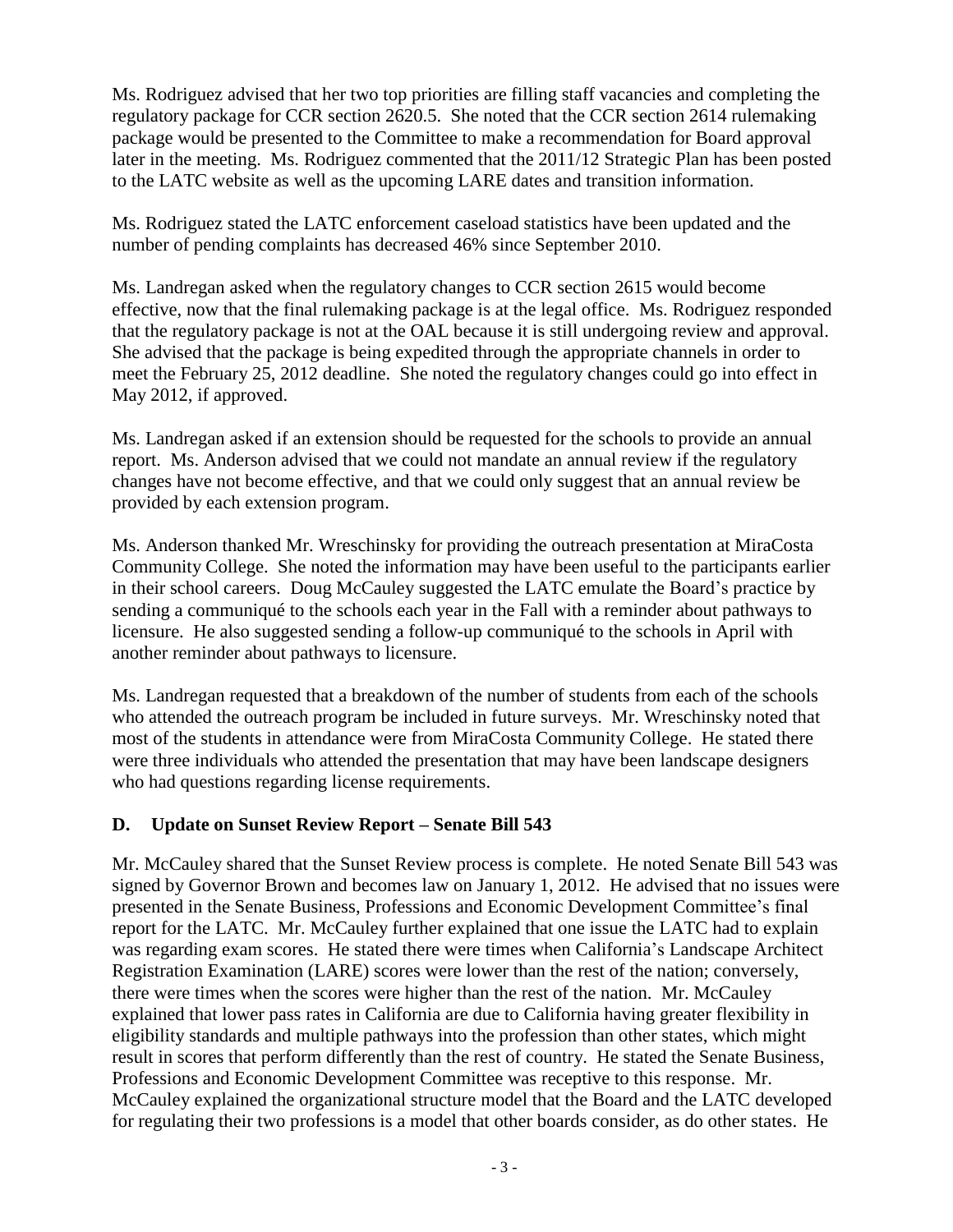said it has proven to be a very effective way to structure our licensing systems. He noted that the Board for Professional Engineers and Land Surveyors recently took on the Board for Geologists and Geophysicists, and our structure is what they are considering.

# **E. Report on Council of Landscape Architectural Registration Boards (CLARB)**

Ms. Anderson congratulated Ms. Landregan for being elected as CLARB Vice President. Ms. Anderson noted that she herself was elected as CLARB Region V Director. Ms. Anderson advised that she and Ms. Landregan attended the CLARB Board of Directors meeting during the prior week. She noted the importance of attending these meetings to obtain information on current CLARB issues.

Ms. Landregan noted that she told CLARB she would like to have additional opportunities to participate in the meetings for those that could not be there physically. She explained these issues were addressed by the CLARB Board of Directors, and action was taken to establish a committee to address this issue. She noted this was a direct result of the LATC asking CLARB to respond to the economic situation that is not just present in California but also in other states. Ms. Anderson asked if the committee would be formed between now and the spring meeting. Ms. Landregan responded she believed so, and the President will select the committee. She also stated CLARB's annual meeting will be held in San Francisco next year.

Ms. Anderson stated CLARB recently completed comprehensive research on the definition of "welfare." She explained CLARB is trying to deliver this research information to building officials and local jurisdictions, in addition to clients and others. She stated this would be good information to provide at the LATC strategic planning session for use in its Outreach Program. She explained it strongly enhances the understanding of the LATC's mission/mandate to protect the public's health, safety, and welfare.

Ms. Anderson discussed the upcoming LARE transition. She stated CLARB is changing the structure of the LARE from five sections to four sections. She noted CLARB's message to candidates is that the content of the LARE is not changing; the delivery of the LARE is changing. She stated sections C, D, and E will become sections 3 and 4. She noted candidates will have two opportunities to take two of the critical sections of the LARE between now and when the transition takes place in 2012.

Ms. Anderson discussed CLARB's advice to candidates who are already in the process of taking the LARE, to finish the remaining sections. She stated CLARB's advice to candidates who have not started taking the LARE is to take sections A and B in March 2012. She explained this is because sections A and B will transfer directly to sections 1 and 2 when the transition takes place. Ms. Anderson stated candidates should refer to the transition chart after the March 2012 examinations and take the appropriate sections as noted. She reiterated the importance of getting this message to the candidates.

Ms. Rodriguez stated that the LATC has included vital LARE information on the LATC website in an effort to provide this information to candidates. She also stated the last exam results identified pending candidates who still have sections to complete. She noted exam results for pending candidates included a notification of the upcoming LARE change.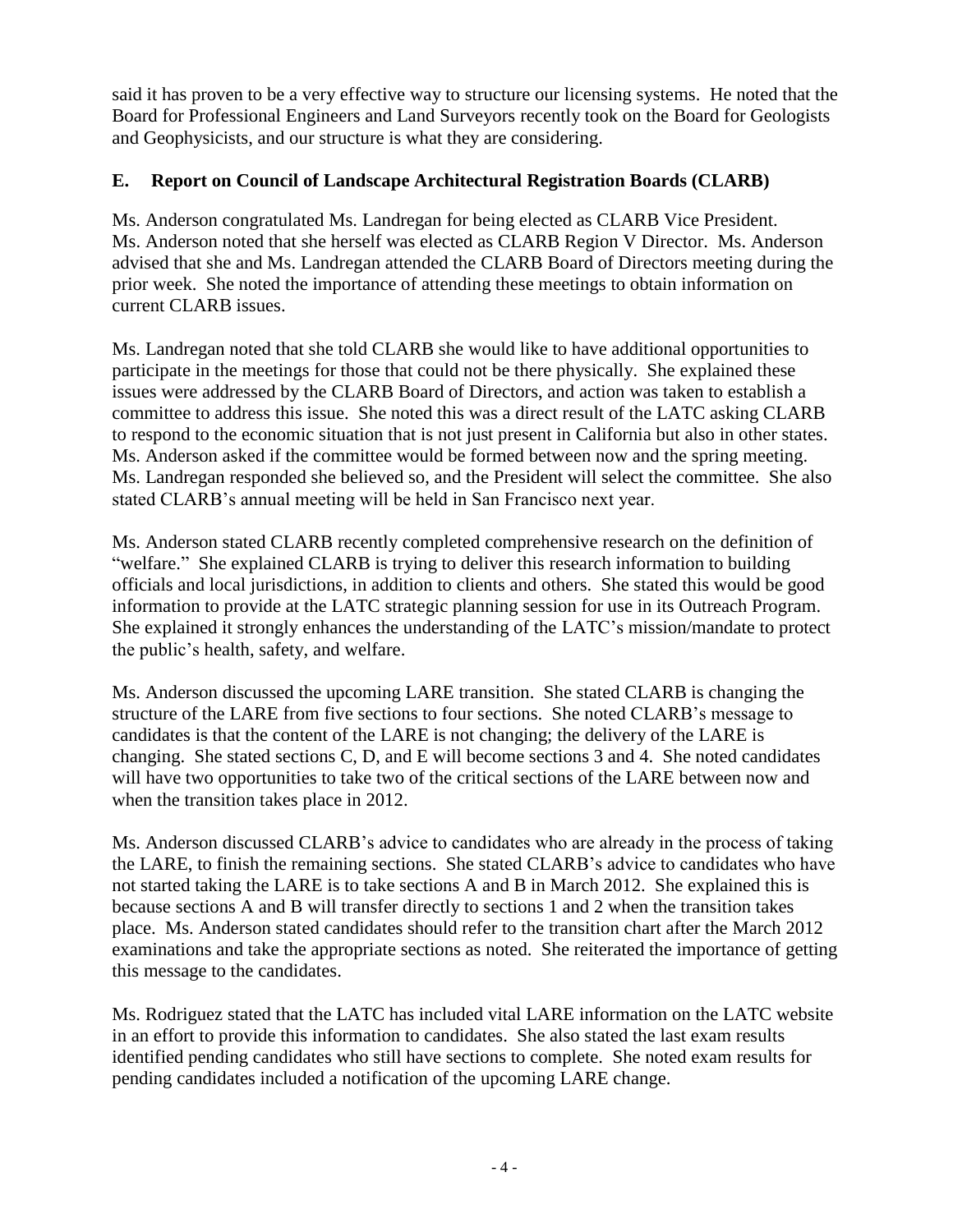Mr. Taylor asked if the graphic section of the new LARE is going to be administered via computer. He stated that his understanding is that the new graphic section will not use Computer-Aided Design software. Ms. Landregan responded that it is a drag-and-drop system with vignette sections. She noted all of elements that would normally be notations on a design will be on the computer. She explained the advantage to this is that more vignettes can be administered because there is no drawing time and a candidate's skill-set can be tested multiple times resulting in a better understanding of their true knowledge. She noted the new LARE graphic section also eliminates the subjective human factor involved in testing. She stated it is clear on the computer if a candidate has met the testing criteria and that scores can be quickly calculated and competencies can be tested more than twice. Ms. Landregan mentioned that the final score will be an average of the scores. She explained averaging the scores is beneficial to the candidates if they make an error(s) because it means candidates will not be as heavily penalized.

Ms. Anderson stated CLARB is launching a pilot of the new exam in June 2012. She noted that CLARB is launching the pilot so they can resolve any issues before they move to the full administration of the exam. Ms. Landregan explained the pilot is open to 18 unlicensed candidates who will be selected from across the country. She noted the scores the candidates receive will not count towards the actual test, but it will allow them to gain familiarization with the new format. She also noted CLARB will pay for the pilot exam for these 18 individuals.

Ms. Anderson stated CLARB is changing their testing vendor from Prometric Inc. to Pearson PLC. She stated the reason is that Pearson provides a better quality environment for the testing centers and it is more focused towards the needs of landscape architecture. She explained Pearson also has three levels of testing centers to administer the exam. She explained they will bring on other levels of testing centers as needed, which could affect candidates in outlying areas with limited access to the main testing centers. Ms. Landregan suggested Pearson should send the LATC a list of testing centers in California.

#### **F. Review and Approve Proposed Amendments to California Code of Regulations, Title 16, Division 26, Section 2614 Examination Transition Plan and Make Recommendation to the Board**

Ms. Rodriguez stated the proposed changes to CCR section 2614 include new language to allow credit to candidates for LARE sections previously passed once the LARE transitions from five sections to four in September 2012. She noted this proposed regulatory amendment will contain an expedited review so that it can be in place in time for the transition in September. Ms. Landregan asked if an effective date is needed for this change. Vickie Mayer noted that the proposed regulatory language added the new transition plan to the end of CCR section 2614. She explained that this section had prior transition plans going back to LARE credit in 1992. Ms. Mayer also explained once the language is approved by OAL, the effective date would be 30 days after it is filed with the Secretary of State office, unless we request that it be effective upon filing with the Secretary of State. She strongly encouraged the change be effective upon filing with the Secretary of State to shorten the process. She noted this will decrease the effective date by 30 days and candidates will be given credit for any previous sections they have passed according to the transition chart established by CLARB. She explained this pattern follows the Board's model in its regulations of allowing credit for exam sections that were previously passed.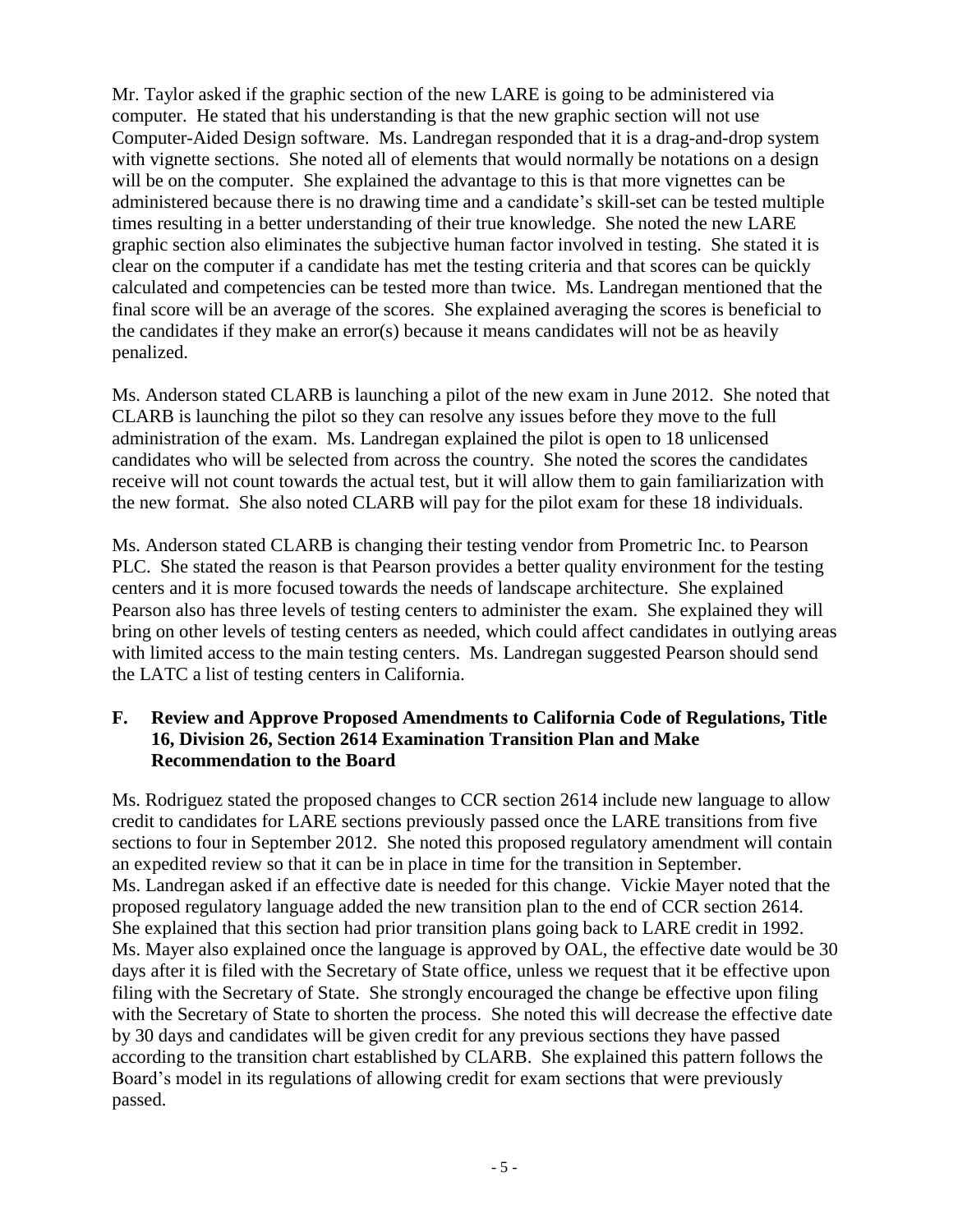Ms. Mayer explained once the LATC approves the proposed amendments, the LATC is recommending to the Board that they approve the package to proceed with the regulatory process. She noted the Board is meeting December 7, 2011, and one of their agenda items is to review and consider the LATC's recommendation. Ms. Mayer noted Ms. Rodriguez worked very hard to get this regulatory proposal done quickly.

**Stephanie Landregan moved to approve the proposed amendments to CCR section 2614, Examination Transition Plan and recommend to the Board to proceed with the regulatory proposal with an effective date upon filing with the Secretary of State.**

#### **David Taylor seconded the motion.**

## **The motion carried 3-0.**

Norine Marks suggested a second motion to allow staff to work with legal counsel to make any non-substantive changes to the regulatory package.

**Stephanie Landregan moved to allow staff to work with legal counsel to make any nonsubstantive changes to the proposed amendments to CCR section 2614, Examination Transition Plan, if needed.**

## **David Taylor seconded the motion.**

## **The motion carried 3-0.**

## **G. University of California (UC) Extension Programs' Certification**

Ms. Anderson explained both the UC Berkeley and University of California, Los Angeles (UCLA) landscape architecture extension program approvals were scheduled to expire in 2010. She stated at the July 28, 2011 LATC meeting, the approvals were extended to expire at a specified date in 2012. She noted both extension programs were sent letters with this information in August 2011. She explained a factor in setting the date in 2012 was the time needed for the extension programs to conduct their own self-evaluation report (SER). She noted after a subcommittee discussion and review of the programs between herself, Ms. Rodriguez, and Carmen Alexander, the former LATC Exam Coordinator, they decided training is required for those who are reviewing the extension programs to understand the needs of the LATC. She presented several issues for the LATC to consider: review of the timetable to ensure 2012 is still a valid time frame, and potentially give the extension programs specific dates to provide the LATC with all needed elements. She mentioned the need for the LATC to appoint another subcommittee and to discuss training items that need to be provided for the review committee that reviews both extension programs. Ms. Landregan asked what action the LATC needs to take if we are proposing to extend the time frame.

Mr. McCauley noted that before the LATC discusses this item further, legal counsel needs to first clarify Ms. Landregan's relationship with UCLA to address any potential conflicts of interest, and the rule of necessity for voting. Ms. Landregan stated she is the Program Director for the UCLA Extension Landscape Architecture Program. She stated her role is to run the Program and to fulfill the requirements that are set forth by the LATC; therefore, she has a vested monetary interest because she is paid by the Program. Ms. Marks noted that generally, with this kind of interest in the matter before the Committee, you would recuse yourself from any discussion and voting. She explained if there is a need to vote in order to take valid action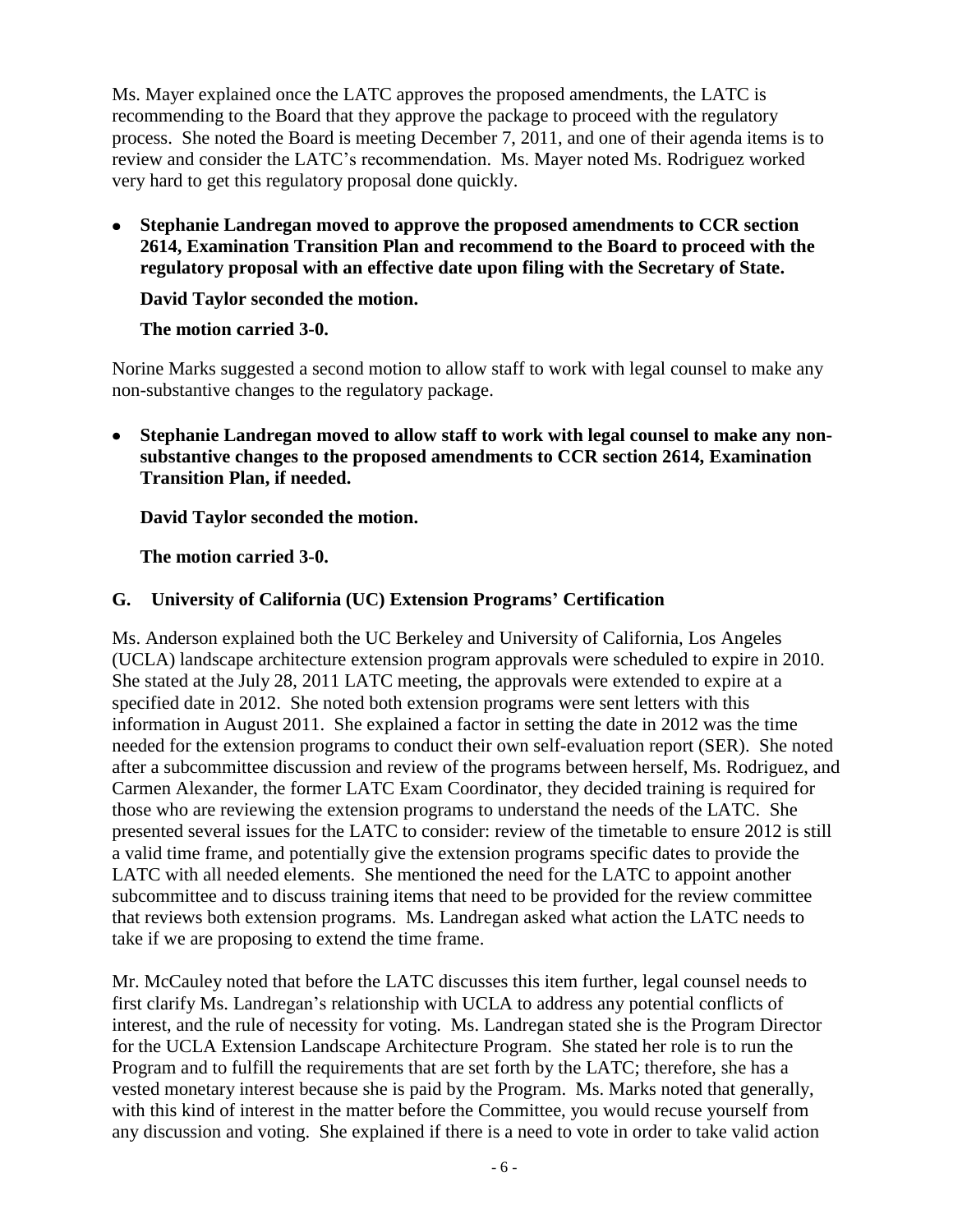and you need that person to fulfill a quorum, and then the "rule of necessity" would allow the recused person to vote on that item.

Ms. Anderson invited discussion about the timetable and whether or not we need to consider an extension beyond 2012. Mr. Taylor asked if the SER process had begun in either of the programs. Ms. Landregan responded that the process had not begun for UCLA. J.C. Miller said the process had not begun for UC Berkeley.

Mr. Miller stated he is aware the SER is forthcoming and explained he has never participated in completing an SER so he would need a minimum of six months. He stated he has received additional funds for extra staffing.

Ms. Landregan stated she has also never performed an SER since she has been the Director. She noted the last time an SER was performed, it took approximately one year to complete. She explained this was due to the time involved in coordinating with the instructors and students, gathering the data, and identifying additional funds to be incorporated into the budget. Ms. Landregan mentioned she is prepared to update her budget to include funds for an SER, but it would be helpful to know a time frame to assist in the allocation of funds. Ms. Landregan discussed UCLA's specific funding and hiring criteria in order to move forward. She noted that the UCLA landscape architecture extension program does not have guidelines from the LATC on how to conduct the SER.

Ms. Anderson noted that the initial background information has been collected which will be used for the upcoming SER, but the SER criteria and corresponding LATC review form have not been developed from this information. Mr. Taylor noted that since the SER criteria and corresponding review form have not been formally developed, the dates cannot be discussed. He asked if the LATC can formally add SER preparation to the agenda for the next LATC meeting. Ms. Rodriguez asked if this is something for the new subcommittee to examine. Ms. Anderson stated the new subcommittee should examine the work that will be done on the SER and place it on the LATC's agenda for approval.

Ms. Anderson asked if we need to take any additional action or approve any new language for the SER procedures in addition to the language that was already approved for CCR section 2620.5. Ms. Landregan explained that legal counsel, Don Chang, made it clear at the last meeting the regulations state the LATC would prepare procedures and that we did not have to go into detail as to what those were. Ms. Anderson concurred and stated that staff was given the authorization to work with this information to ensure the details were taken care of. Ms. Anderson stated there is a time frame of approximately over a year for the SER to be completed. She noted from the LATC's point of view, we need at least 30 days to prepare procedures and then a year from that point for the extension programs to respond.

Ms. Landregan stated she would like to discuss the sequence of events needed to start the SER process. She stated another subcommittee needs to be formed, the SER needs to be reviewed and revised for approval by the LATC, and it needs to be made public for comments. She noted after that, it would take a time frame of six months to one year for an SER to be completed. Ms. Landregan stated administrations have changed in both extension programs and that significant SER data has changed as a result. She also suggested the schools provide an annual update to monitor where they are currently in the process. Ms. Anderson stated she is concerned that we would be asking for an update on information that is already six years old.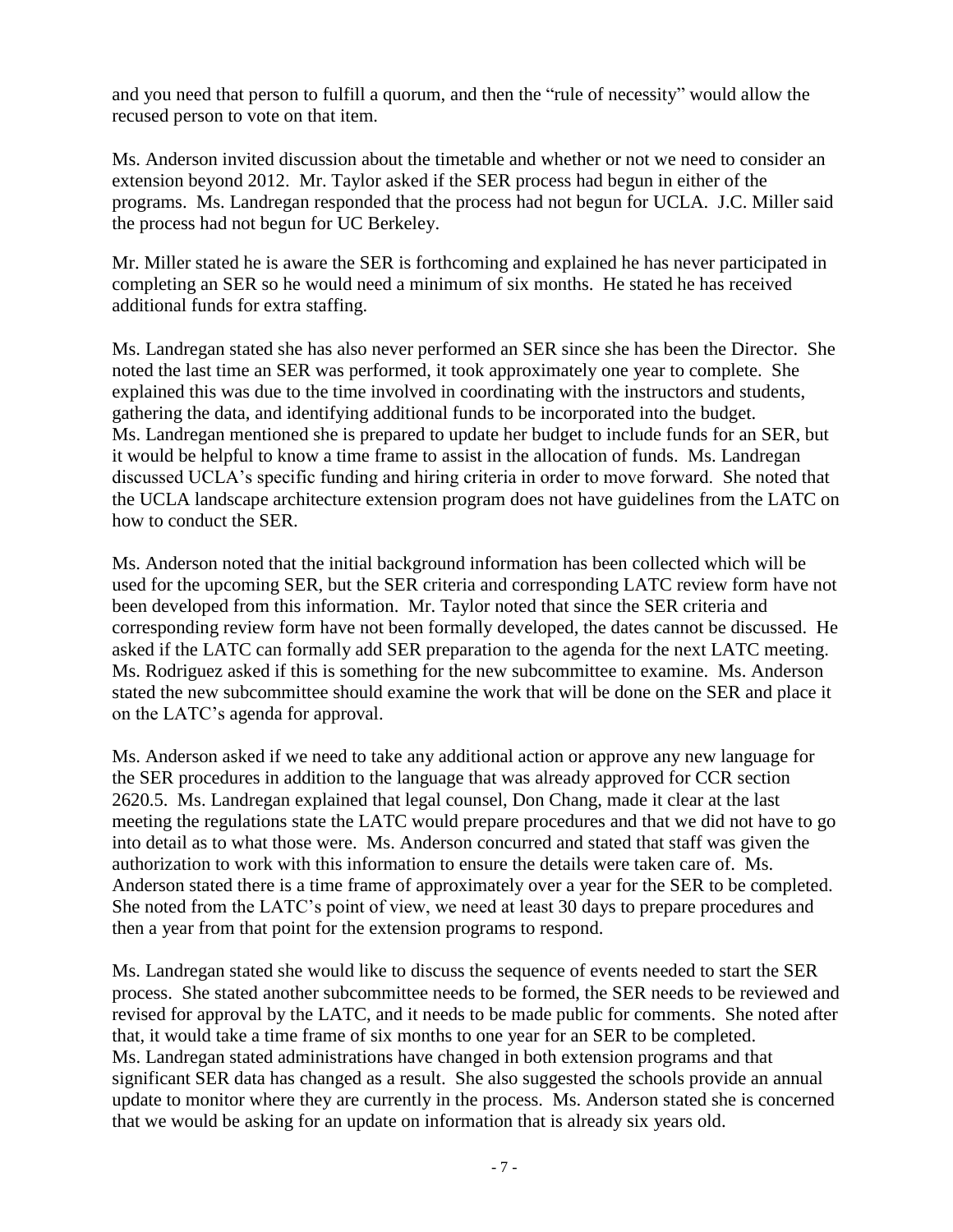Ms. Anderson suggested that the LATC request the schools to complete the SER and provide the annual update afterwards.

Ms. Rodriguez explained the LATC requires an annual update following the SER in the proposed regulatory changes to CCR section 2620.5. She questioned how we can impose the requirement on the schools since there is currently no regulatory requirement for the UC extension programs to do so. Ms. Landregan suggested that the LATC could ask the schools for a voluntary update including certain items such as changes to the instructors, curriculum, and administration.

Ms. Anderson asked if there is a time frame when the regulatory package would be approved. Ms. Rodriguez stated the package has not been noticed by OAL and staff is just starting with the regulatory process. She stated it may be a year out until completion and approval.

Mr. Miller stated the UC Berkeley Extension Certificate Program would be happy to give a voluntary report. He asked if the timing of the voluntary report can be considered in the relationship to the due date for the SER. Ms. Anderson suggested a tentative date for the SER in 2013. She stated the LATC should ask for a voluntary update during 2012 so we can keep apprised of their programs, keeping in mind the current baseline for an update is six years prior to the new date.

Ms. Mayer asked how the review criteria would be established. Ms. Anderson stated the LATC will work with staff and the new subcommittee to establish the criteria. Ms. Anderson stated they need to form a subcommittee and identify the metrics for the extension program to use as a guideline for future development.

Ms. Marks stated the regulations do not mention other procedures. She noted it appeared that the LATC is referring to a separate subcommittee to approve procedures and for that same subcommittee to review a SER and its contents. Mr. McCauley suggested that we send our communiqué to the schools requesting certain specified information to be returned to us on a specified date. He noted the subcommittee may do a site visit and lay out all the steps in conducting a review.

Ms. Mayer stated the new subcommittee could review the SER and develop review procedures while the regulation package is pending approval. Ms. Anderson noted she wants to provide the SER to the programs in anticipation of the regulation being approved and what would be implemented once it is approved.

Ms. Marks asked if the annual report is the same as the SER. Ms. Landregan responded the annual report is to keep LATC current on any important changes that may occur in the UC Extension programs. Ms. Marks stated she was unclear where the SER fits into the process since it is not specified in the existing or proposed regulations. Ms. Landregan stated the SER is vaguely mentioned in CCR section 2620 of the Landscape Architects Practice Act.

Ms. Mayer asked if LATC can recommend to the Board to proceed with the regulatory proposal to change the "February 26, 1990" date of the "Accreditation Standards for Programs in Landscape Architecture" shown in section 2620, to reflect the new date and new title of the current curriculum, even though this action is not on the meeting agenda. Ms. Marks responded it is not itemized on the agenda, but if practice has been to delegate staff to work with legal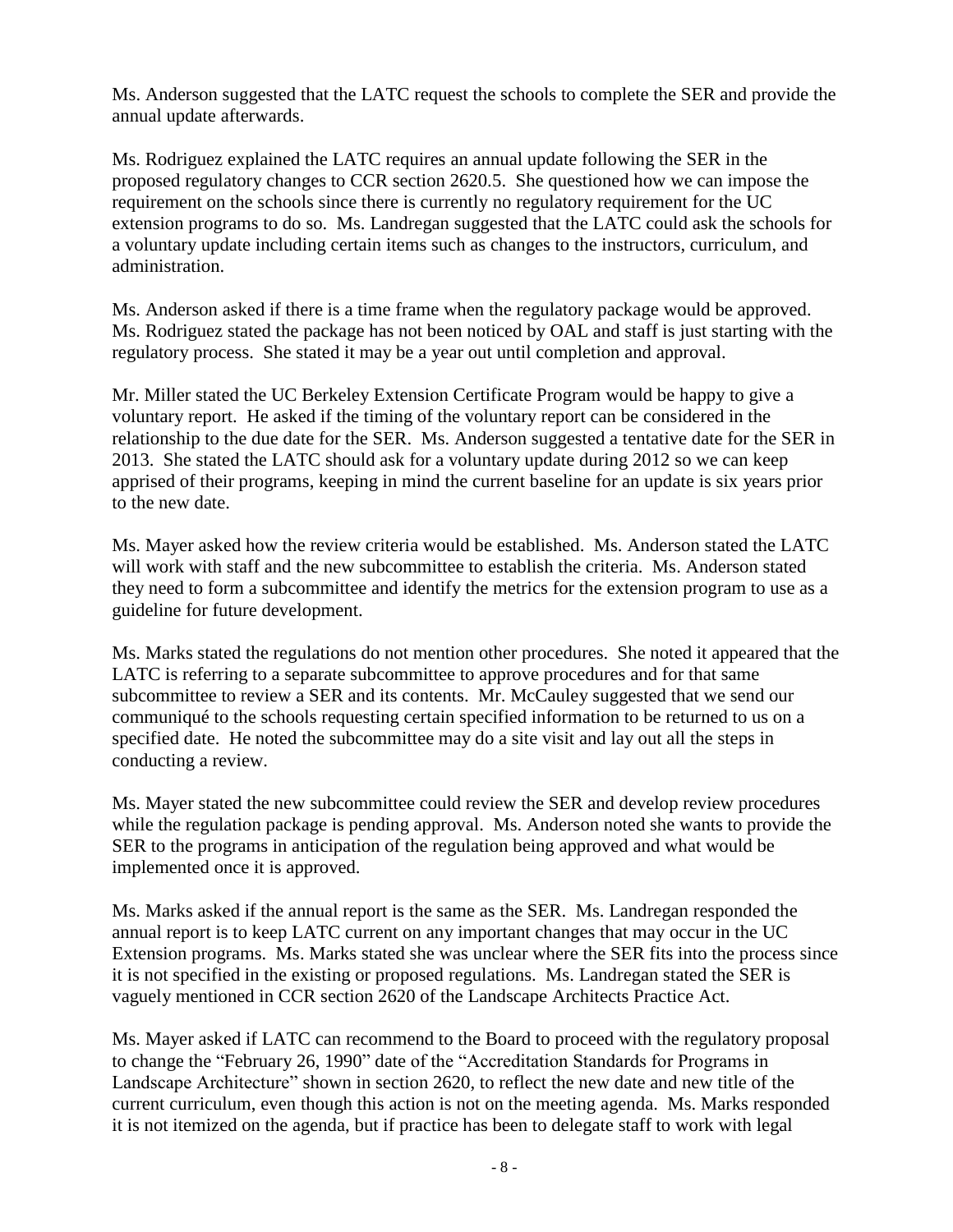counsel to make non-substantive changes, then the LATC could do so before the package is noticed. She explained that updating the publication in such a way is not greatly substantive, but the LATC should defer to a decision by Mr. Chang. Ms. Landregan recommended that subsection (b) of CCR section 2620 be changed to reflect the Landscape Architectural Accreditation Board (LAAB) standard of February 6, 2010. Ms. Anderson recommended we consult with Mr. Chang to clarify if such changes fall under the prior approval.

Ms. Anderson stated she would like to formulate a review development committee in January 2012 that will include licensed academics from the American Society of Landscape Architects (ASLA), potentially with experience from LAAB. She also noted she would like someone who has prior experience conducting the extension program reviews to be on the review development committee. She stated there were six people on the last review committee and at least one of those members should continue to be involved or participate in the next development and review process. She stated there were three separate people reviewing each of the extension programs in the last review. She explained it is important that the same members review both programs for both of the upcoming reviews. Ms. Landregan concurred, and stated one member should be from Northern California and another from Southern California. Mr. Taylor agreed, and stated there should be someone who has been involved in the LAAB program before. He recommended a review committee composed of five people reviewing both extension programs.

Ms. Rodriguez asked for clarification on what the next steps are to establish the review development committee. Ms. Landregan suggested Ms. Anderson appoint the review committees. Mr. Miller asked for the proposed timeline. Ms. Landregan recommended the extension programs provide an update of any changes in personnel, material buildings, or other critical factors in the credentialing process in 2012. Ms. Landregan recommended a voluntary update to the LATC in 2012 and the SER be completed by December 2013, unless the regulatory package is not approved a year prior. She proposed the SER to be required one year after the date of enactment of the changes in CCR section 2620.5.

**Christine Anderson moved to ask the Extension Programs to prepare a voluntary update in March 2012 to identify and review substantive changes that are outlined in the criteria specified in CCR section 2620.5 proposed regulations.** 

**David Taylor seconded the motion.**

**The motion carried 2-0-1 (Stephanie Landregan abstained).**

**Christine Anderson moved to extend the Extension Programs' expiration date to December 31, 2013 in light of pending regulatory changes to CCR section 2620.5 and provided the changes have been approved by OAL.**

**David Taylor seconded the motion.**

**The motion to carried 2-0-1 (Stephanie Landregan abstained.)**

#### **H. Review and Approve Complaint Disclosure Procedures**

Ms. Rodriguez stated John Keidel, LATC's Enforcement Coordinator drafted the new LATC Public Information Disclosure Procedures contained in the meeting packet using the Board's approved procedures as a guide. She explained the development of the procedures is an objective in the LATC's 2010/11 Strategic Plan. She noted website disclosure guidelines